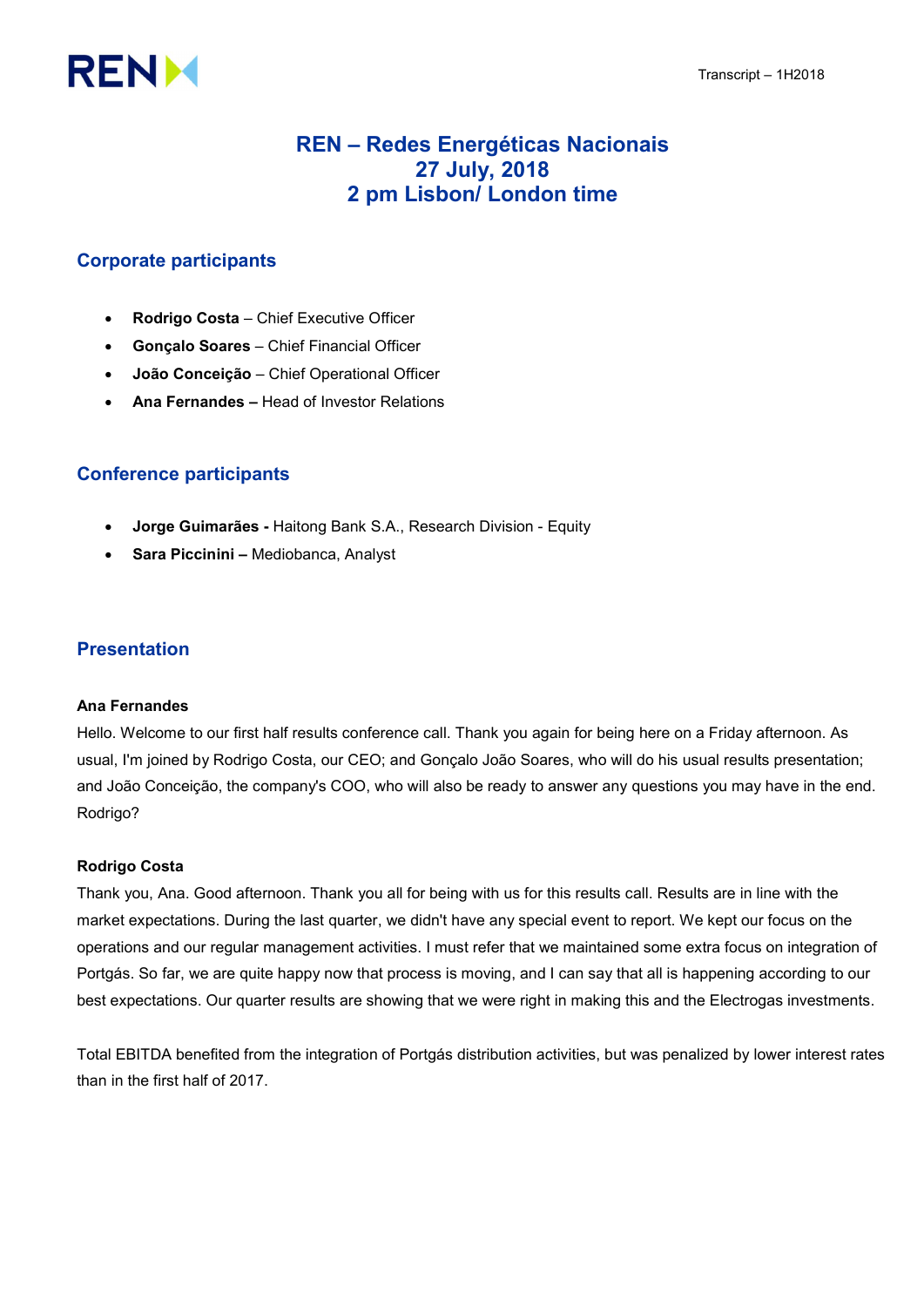Net profit was flat versus last year. Results were hurt again by the special levy on energy companies. And I can anticipate, with some frustration, that contrary to my own expectations, the case is not having much progress, and we are still waiting for the court decisions. The delays that we are suffering are considered to be irregular by our legal advisers, and there is not much we can do about it.

Our financial teams are doing a great job at keeping financial costs down despite a slightly higher level of debt, and that is something I would like to highlight. Regarding operations, this year, we are not having the wildfire challenges that we had last year, and that's very good. And service and security levels have been kept at normal -- very high levels.

Last May, we presented -- as some of you know and attended, we presented our strategic plan for the next 4 years, and the main drivers are precisely linked to keeping the focus on operational excellence, focus in Portugal, stable business, with a solid financial performance.

The government is moving with their plan of licensing more solar generation projects. Just by coincidence, yesterday was inaugurated the first plant that has been connected to our -- one of our substations. This is a 46-megawatt project. It is the first of several that will require investments on our side. According to the information we have, there are over 4,000 megawatts of licenses under evaluation. And of course, not all of them will be granted, but there is a lot of positive expectations from many promoters.

From my side, this is my introduction. And I will now move to Gonçalo. He will do the presentation, and then, like Ana said, the 3 of us will be ready to take any questions you may have.

#### Gonçalo Morais Soares

Hi. Hello, and good afternoon. So in terms of main highlights and complementing following on Rodrigo, so we have an EBITDA of around EUR 252 million, which is an increase of close to EUR 10 million, or circa 4%. This is mainly explained on the positive side by the Portgás integration and, I'd say, on the minus side by the evolution of the rates of return, which, I'd say, are completely within line. Slightly, I'd say, rates came down a little bit more than expected, and we'll go into that, but I'd say, more or less in line with what we expected. And that means that net profit is basically in line with last year, and this results also because of higher amortization despite the fact that financial results continuing to improve, not as much as in previous years, but continuing to improve a little bit.

Finally, ending the highlights. So as you saw, we sold the LPG business. It was something which was fairly not strategic for us. It was our intention to do selling. It brought a nice windfall of around EUR 4 million, which you see also reflected in our net income.

So moving on and going to Slide #4 directly, as Slide #3 is just the main highlights. You can see in Slide #4 the evolution of the rates. And I think that Portuguese bonds as well as other bonds have had, in the past few months, I'd say, a pretty positive evolution and, I'd say, a little bit more than expected, which means that the base rates are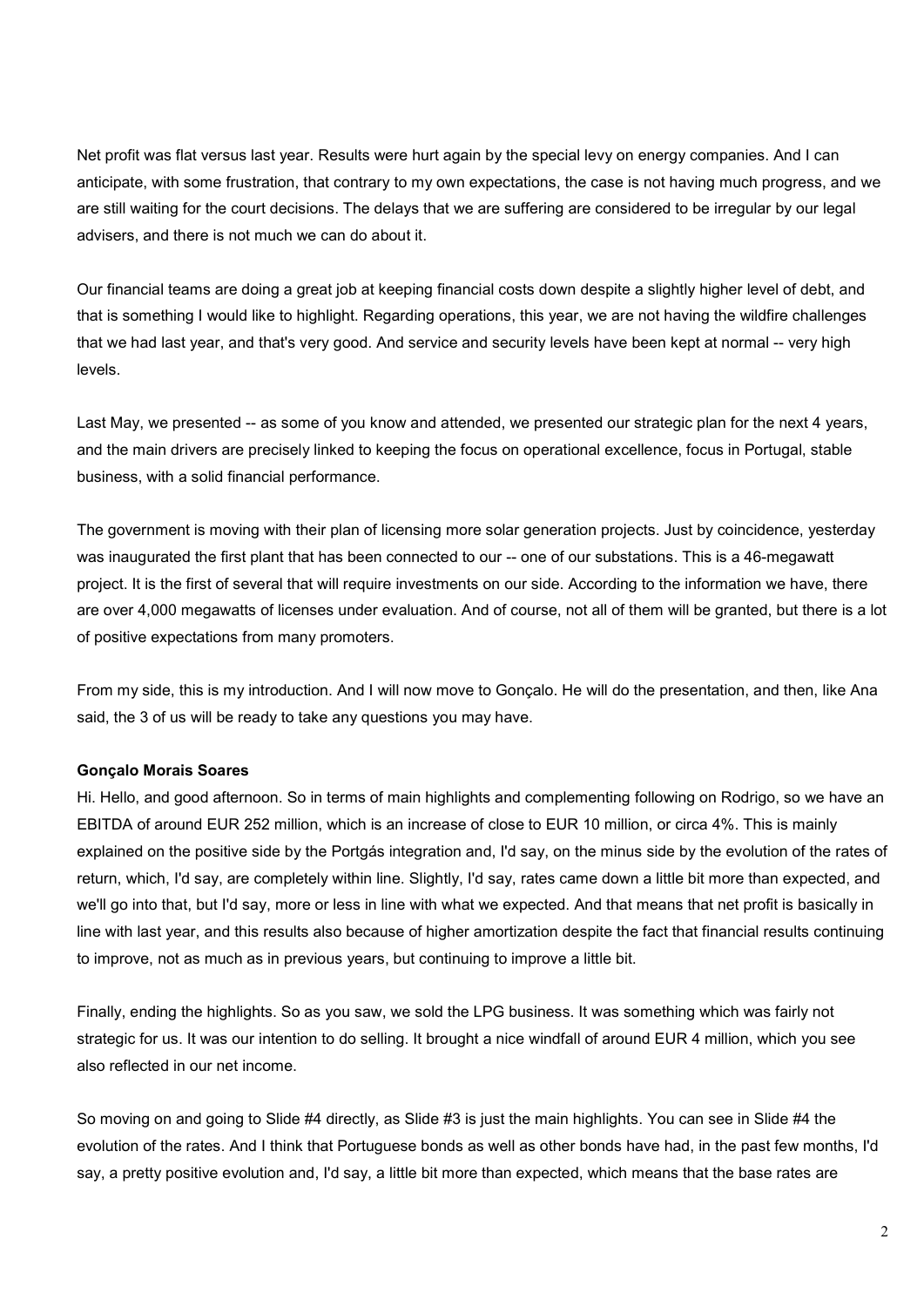coming down a little bit more than anticipated, but not a lot more. And so we have now base rates of electricity of around 5.2% and in gas of around 5.5% in transmission and 5.8% in distribution.

Coupled with this and in Slide #5, you can see CapEx numbers. CapEx numbers, as you know, in the middle of the year, are not very relevant yet. As you know, most of the CapEx done in transmission is done in the second half, but they are more or less in line, given the fact that we are already including around EUR 9 million that we are doing in Portgás this year. Transfers to RAB are actually increasing a lot because of some projects that we have already under construction at the end of the year, but were only concluding and had license awarded at the beginning of this year. At the personal best, I would say that it's in line with what we've expected, having the budget.

In terms of the average RAB, what you can see is that it's going to -- up around 11%, and this is mainly -- and this is in Slide #6. This is mainly due to the consolidation of Portgás, and it brings around EUR 460 million, of course, and in line with what we've told you before, and this is exactly why we also did Portgás transaction. If it was not for this, the average RAB would be coming down around EUR 75 million, which is what we've been expecting. Again, I stress that this change in the middle of the year is always slightly higher or much higher than the average of the full year because, as I said, most of the CapEx on the transmission business is done at the end of the year while the amortizations are more or less the same along the year. But as you can see, we are still growing electricity with premium and decreasing the other parts, namely, electricity without premium.

If you join these 2, evolution of rates and evolution of CapEx, you can see in Slide #7 the impact in RAB remuneration. So we see that in both cases, in electricity and in gas, you see a decrease. And this is mostly the impact of the rates of return in both cases. In gas, you also have slight decline of the regulated asset base that is being felt. But apart from that -- and in gas distribution in Portgás, you actually see that the balance is -- despite the fact that we have the impact of all the rates is much smaller because we have the asset base growing along the year.

In terms of OpEx, again, the numbers are a little bit -- not confusing, but they are impacted or distorted by the fact that we acquired Portgás. You see that there is EUR 11 million of OpEx that you have in there. And apart from that, I'd say that if you look at the next slide in Slide #10 (sic) [Slide #9], you see that core OpEx is growing by EUR 5.7 million. Part of this is clearly Portgás. If not, it would come down. But in terms of, I'd say, the normal transmission business, I'd say, flat -- costs are -- core OpEx are more or less flat, going down only a little bit, which, I'd say, is also in line with what we are expecting for the year. Okay, what you actually see is other costs like the ITC mechanisms and NG transportation have an impact, but those, as you know, are extra costs, okay? So I'd say that in terms of OpEx, we are in line with recent trends of still trying to decrease costs, but not at the same speed or not as much as in previous years because we are already at the (inaudible).

So moving to Slide #10. You can see the full impact in terms of EBITDA with all of this effect. So as I said, you have, on one side, the Portgás EBITDA, the gas distribution EBITDA, going up around EUR 20 million, asset remuneration and the recovery of amortizations coming down almost more or less the same amount. And then you have a good impact in terms of OpEx also due to Portgás. But then you can see in the last one in Electrogas, and I can give you a small -- a little bit more detail on this, coming down a little bit on a year-on-year comparison. This is due to the fact that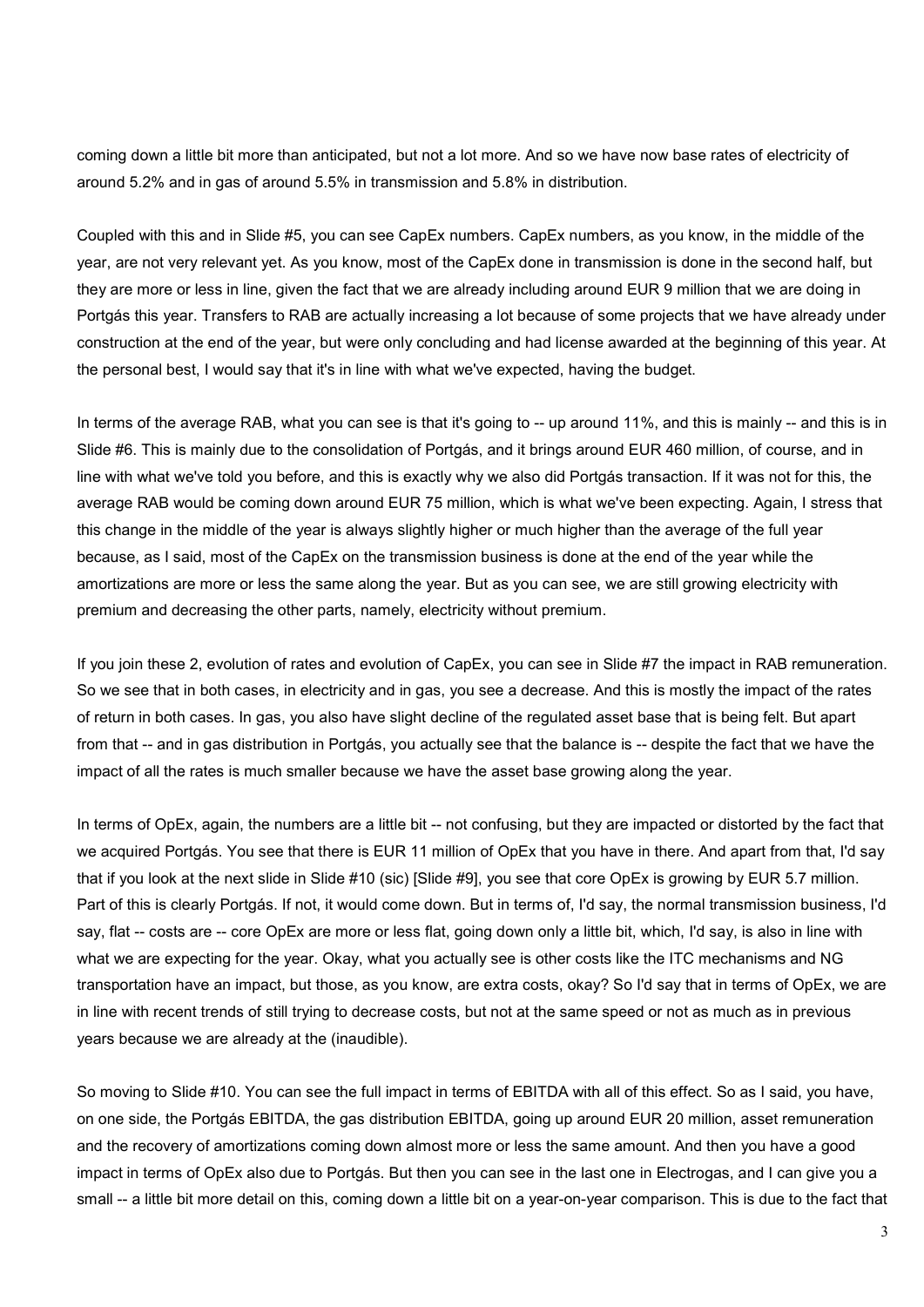in the beginning of the year, they have a little bit less, what they call, interruptible contracts, so they're variable contracts because of less exports they have done to Argentina. But I'd say that looking at the forecast that they have, the company is pretty much in line with what we expect, and we don't really expect any negative impact on a year-onyear going forward.

So that explains EBITDA. If we look below EBITDA and depreciations, again, these reflect also the fact that we are having gas distribution into the mix. If you take that out, they are more or less flat. They're actually decreasing a very small amount.

Financial results. As I said, I'll comment a little bit more in the next slide.

On the tax side, you see this unfortunately and, as Rodrigo said, we are still paying the fare and extraordinary tax. It's still burdening it with more than EUR 25 million. There is no new on this yet on a year-on-year comparison. And there is, I'd say, a slight negative nonrecurring impact because last year, we had some extraordinary recuperations from fiscal authorities, which is a normal processes, but they were slightly higher last year that impacted slightly negatively on a nonrecurrent basis the taxes and the net income this year.

Looking at financial results, I'm going to Slide 12. So what you can see is that financial results are improving. Net debt is also improving. So the average cost of debt has been coming down. It's around now 2.3%. And this is, I'd say, what we've been giving you as guidance also for the year that it would not -- and it's been coming down, but it would not this year come down as much as it had in previous year. It has still come down a little bit. But at the same time, we acquired Portgás and so the level of that has come up. But also, as we said, cash flow would improve a good bit and so we've been able to actually decrease net debt ahead of schedule. But that in terms of credit metrics, we are in a comfortable position with what we've been telling the rating agencies. And I'd say that there is no major news here on the horizon, and we'll see how we move forward in terms of refinancing. But as of now, we have no need to do any additional refinancing in any immediate time, but we'll consider doing this as market conditions are good for that.

So in looking at Slide #13, it's just a mix of both impacts, so that's why you get net profit pretty much, I'd say, flat on the first half.

Finally, in concluding with Slide 14, I'd say that there is -- as I said -- I commented on LPG already, I'd say that the dynamics of the numbers speak for themselves and are very much in line as (inaudible) is our own expectations for the performance of the company.

So thank you very much. And with that, I would open up the floor to any questions that you may have.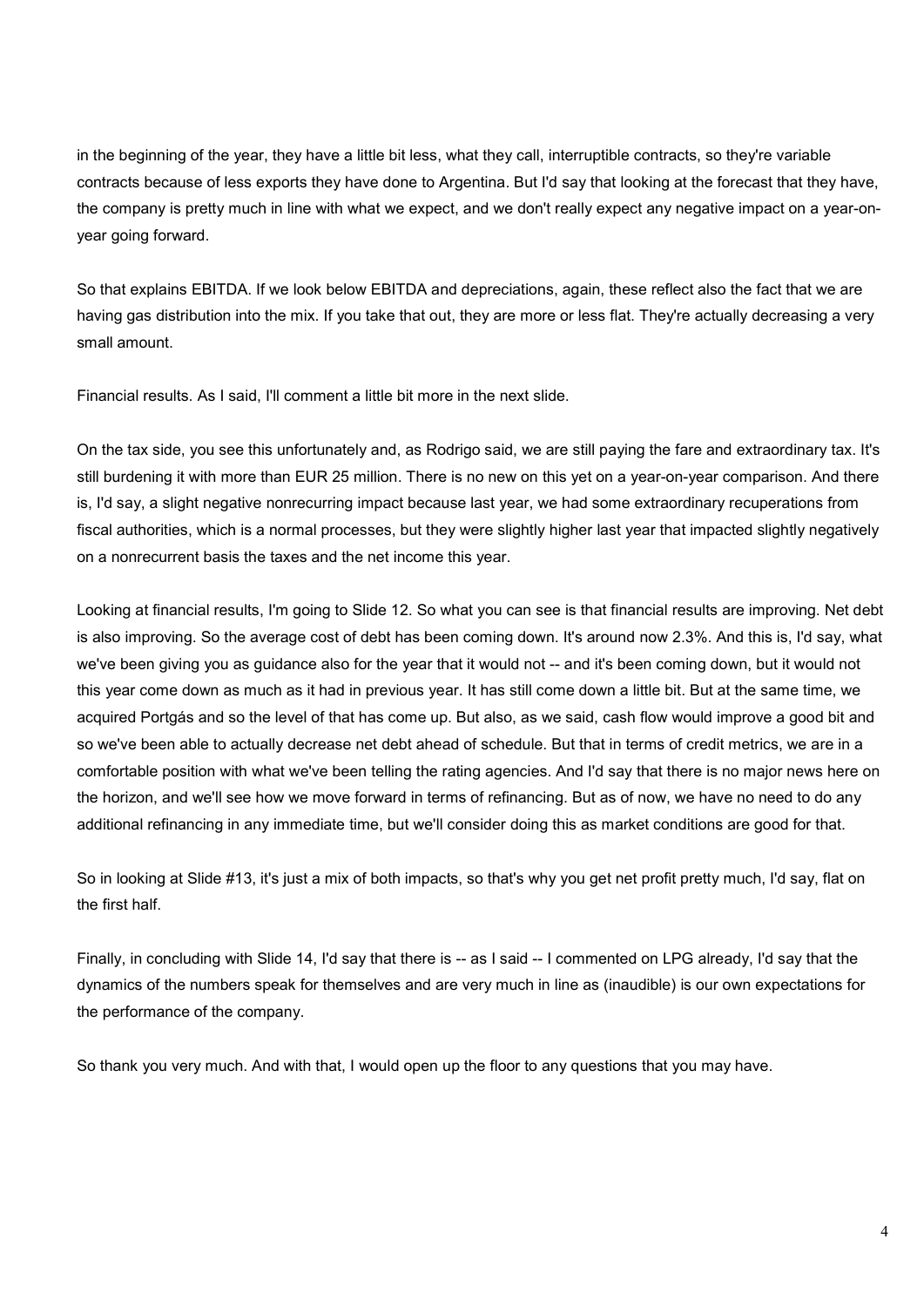## Q&A

#### Sara Piccinini

I have some question. The first one is regarding your potential external opportunities. The press was reported - reporting about possible interest in electricity distribution concessions in Portugal, if you can please comment on that. And if this is confirm, what is the timetable of this tender? The second question is on another article that came out about consumer association that warrants that gas distribution companies are overcharging about the subsoil tax. So they want this to be paid from distribution companies, while the budget law -- as established by the budget law. So how this could affect Portgás? And also, if you can confirm about your contract with EDP, when they sold EDP Gás, if this is included in the contract. And finally, a question on the government. Could any takeover on EDP from Chinese company affect also REN's shareholders -- shareholding structure?

#### Rodrigo Costa

Okay. Thank you, Sara. I will start with the first question about the potential opportunities. No, we are following our strategic plan. We don't have anything to report at the moment. We're still in the process of learning what's going to happen in terms of future availability of licenses for distribution in Portugal. We don't -- what we know is the public stuff that is under consultation still very, very early in the process, and there is nothing really we can share. We didn't even discuss these at board level. It's just too early because we still need to learn, and this will take time. As soon, of course, as we take a decision, we will be able to talk about it, either being go or no go or interest or no interest in the situation. But it's just too early to talk about that. On the second, the -- you mentioned -- it's a complex issue. I apologize not to be able to comment too much because this is still going this is under phase of the back and forward from -- you have talks from the politicians, you have talks from the regulators, you have opinions given by independent, by consumer associations, and it's still very early to understand what's going to happen. For sure, we are monitoring this very closely. We -- so far, we didn't made any public comment regarding this situation because we need to understand really what's going to happen. I think the remarks done by the regulator and those remarks basically were, well, if there is extra charges on this type of contract, then concessions equilibrium could be at stake. And personally I believe, this is a fair point. Of course, each company has their own contract. Each company has their own accounting and P&L. Then for the moment, we are taking our usual approach. We are discrete. We are waiting to understand better what's going to happen. In terms of our own contracts, what happened in Portgás, we have to apologize that some of the terms of this contract are not supposed to be disclosed, and I cannot do that. On the third one, I feel really bad about not being able to give you better answers or more meaningful answers to your all 3 questions. Again, what we have now in the market is, it's very complex. It's an offer that does not relate to us directly, of course, because it's between a shareholder of CDP and EDP. You have lots of comments that have been officially made by the company and their directors. You have a lot of rumors. There is, obviously, always some expectation how this is going to end up. The offer has not yet been presented on their final form, and I'm going to abstain from making any comments. If any of our shareholders want to make comments, this is something they will have to do. But I don't think probably anybody wants to make too much comments because it's still -- the process -- our expectation is this is going to take a lot of time. And it's -- even from experiences in Portugal in previous years that, just by coincidence, I know well, it took more than a year than I'd say -- I'm sure we will address these topics later in some other conference call that we will have in 3, 6 or maybe 9 months.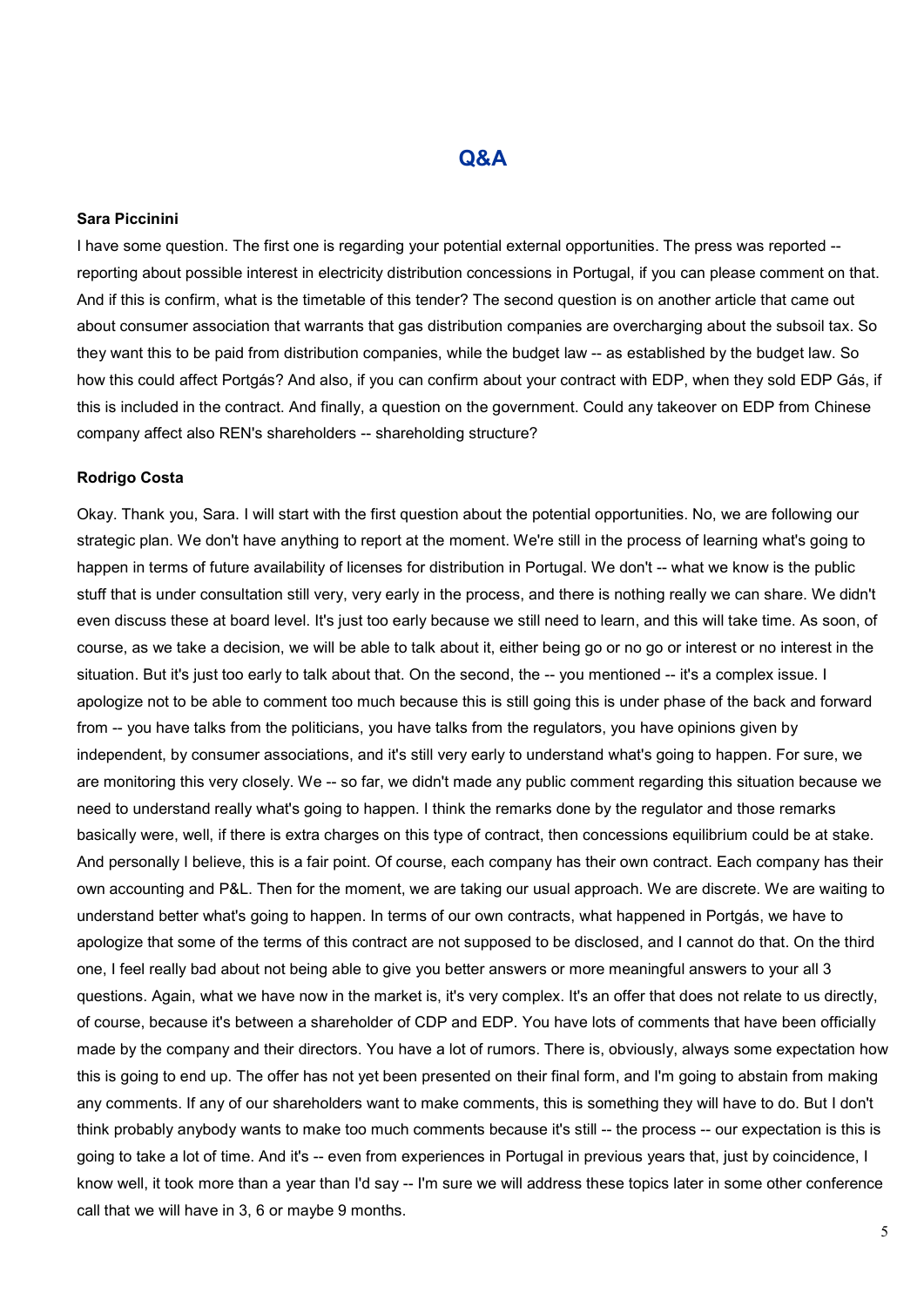#### Jorge Guimarães

Can you explain to us what is the current stage of the possible investment in -- linked with Morocco? And also related to that, do you comment the takeaways or the statements that were made today in the summit on energy interconnections in Lisbon? What was discussed that is really new? And how could -- how would REN be involved? And finally, just a clarification on -- I assume that you mentioned an amount of megawatt to be installed in solar in Portugal. When do you expect to be able to include in your investment plan the connection of that capacity to the grid?

#### Rodrigo Costa

Well, on the Moroccan connection project, we have -- we are working together with the TSO of Morocco. And as part of -- it's part of the group that are developing some studies. And I believe those studies will be done towards the end of the year, and that's where we are. This is a complex project that will be, at some point, very important decision that will have to be taken by the government of each country. And -- but it's still early. We are working in the process of studying with something that -- it seems that the project can be done and should be done. But in the end of the day, these type of investment decisions will have to be made by the governments. And the only thing I can say, we are working on the project. We have some of our engineers working with some engineers from Morocco and also with some companies that have been awarded the studies a few months ago. And this is a process. It's too early to really -- to be able to talk about. In terms of the event that is going on, there were some preliminary communications, but the event is now taking place as we speak. The governments are now on a meeting, talking about interconnections in energy in Europe and future investment priorities. Then all the communications that have been done so far are kind of communications to set the stage for the discussions. These communications have been done by the people who are organizing the meetings. The meetings do not include REN at all. We -- I don't think REN or any other company because this will be a political -it's a very important meeting. It brings together the President of France, the Prime Minister of Spain and the Prime Minister of Portugal. And we'll see. We are waiting to understand what's going to be the endgame. They spoke, and they made some comments regarding the importance of the interconnection of -- in Portugal, Spain in the north of the country. This is something that -- we absolutely agree on the importance of that connection. Otherwise, we would not have proposed to do -- to develop it. And most probably, all these interconnections will be considered a priority. And - but we need to understand what's going to be the final communication that will come from these meetings later today. And I must say that any project that requires investments in terms of the grid or the equipment supporting the grid, including the substations, it ends up being positive. It's something that -- there is no downside for us in having more project. If in Portugal and in Spain and in France the governments really want to commit to a new level of interconnection capacity, basically, to go to 15% in a few years, I think that overall it's positive for the countries, but it's also positive, of course, for REN and for the TSOs of the other countries. This is something that -- in my view and I think -- and I will ask João to comment on the last topic, but in my view, with increase of renewable energy generation in every country, solar, wind and, of course, hydroelectric also, although it's always subject to lack or more or less or excess of water, the fact is all the TSOs need to have a very solid strategy on how to deal with the renewable systems, the intermittency coming from renewables. And that's something that we will require for sure different investments in every country, but it's something that we know. In the end of the day again, this will again create more value for the people who are handling the grids because it's the core of all these systems. Do you want to comment?

#### João Faria Conceição

Just complementing on -- specifically on projects that we have to develop to absorb solar generation. In fact, we have 2 projects that we are foreseeing to be executed until 2020, that one of the goals is precisely to improve the conditions of the grids to absorb extra generation capacities. Those products being the axis on Falagueira-Divor-Pegões and the other one in Fundão axis. Additionally to those, we have quite significant project to develop in (inaudible). This one in our investment plans is foreseen for around '22, '23. But this -- of course, it will depend on the guidelines that our government and the regulator gives us if it's necessary to anticipate this project because the need for additional